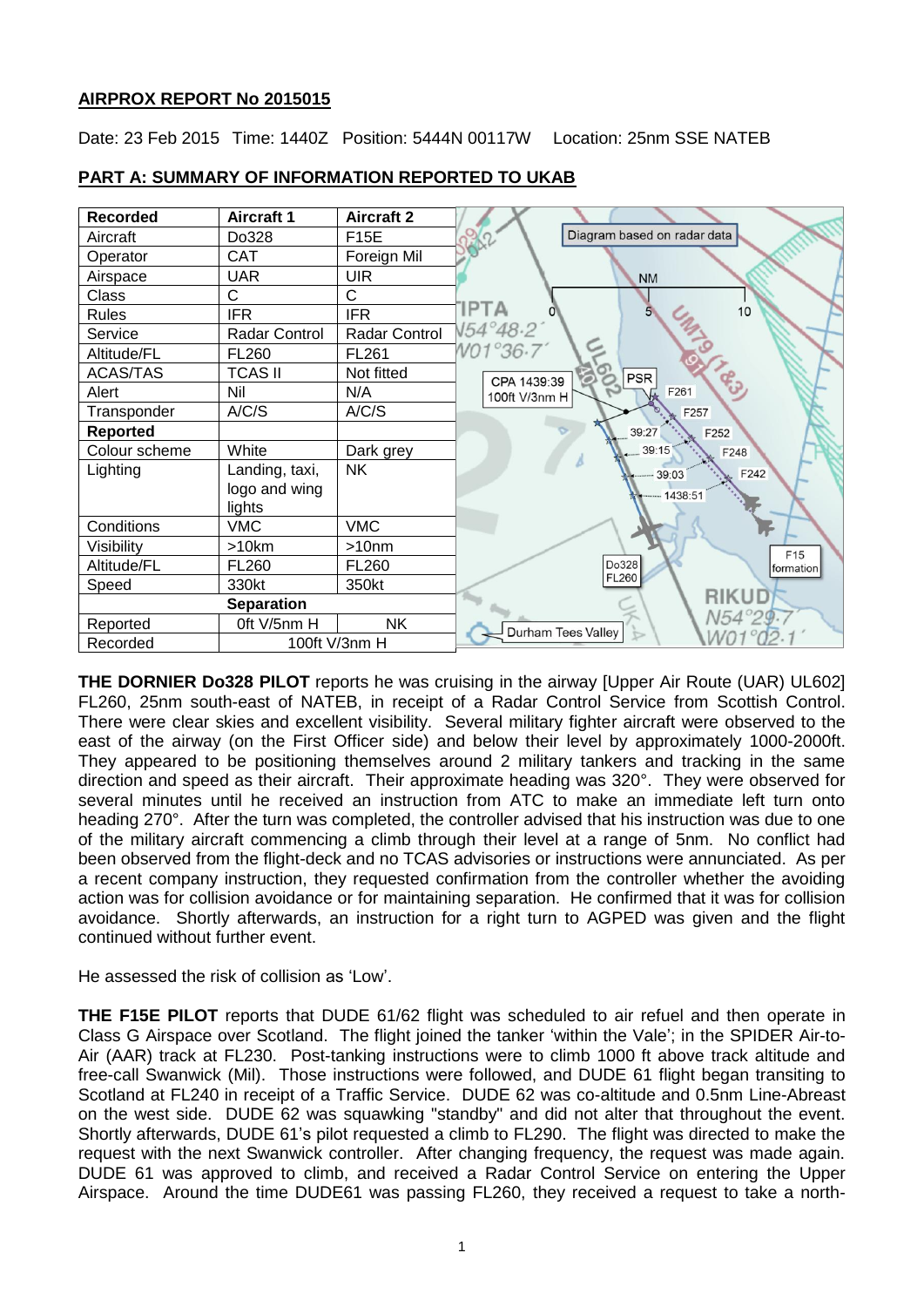easterly heading for traffic. DUDE 61 began a gradual (5-10° bank) turn, and the crew immediately told the controller that they were unable to turn further due to 'over-water' restrictions. All areas overwater were closed to 48 FW aircraft due to winds and waves being out of limits [UKAB Note: for aircrew rescue and survival reasons] in accordance with their supplemental regulations. Additionally, due to those restrictions, the aircrew did not wear anti-exposure suits for the sortie. The controller responded with 'roger', and they continued their climb, on a northerly heading, along the coastline. A minute or two later, Swanwick (Mil). reported traffic at 2nm and directed a 30° right turn for avoiding action. DUDE 61 flight immediately turned right to 030° in response to the request, and restated the desire to transit back over land when able. No member of the flight had visual or system contact with the traffic. Northerly heading was resumed once the conflict was resolved.

He assessed the risk of collision as 'Low'.

**THE PRESTWICK MONTROSE PLANNER AND TACTICAL CONTROLLER** reports that the Do328 pilot was flying along UAR UL602 at FL260 towards NATEB. East of the aircraft by about 10nm were 2 military aircraft at lower levels. About 5 minutes after first contact with the Do328 pilot, the Short Term Conflict Alert (STCA) started flashing against DUDE 61 which was climbing and on a converging heading with the Do328. At the time, the SSR Mode C on DUDE 61 was passing FL250 and climbing. He immediately gave the Do328 pilot an avoiding-action left turn on to 270°, quickly followed by Traffic Information. DUDE 61 continued to climb, and it looked like it flew parallel to the Do328. He then gave the Do328 pilot further Traffic Information. DUDE 61's pilot then turned to the right. Once DUDE 61 was no longer in confliction, he resumed the Do328 pilot's own navigation to AGPED. The pilot questioned whether the avoiding action was for collision avoidance to which he answered yes. He said he needed the information for his report.

**THE SWANWICK MILITARY NE TACTICAL CONTROLLER** reports that DUDE 61 flight was a pair of F15s whose pilots had called after refuelling (in the SPIDER towline) on a north-west heading east of Durham Tees Valley airport heading to Scotland. DUDE 61 was identified and given a Traffic Service at FL240. The pilot requested a climb to FL 310. He noticed the Do328's squawk west of his position on a similar track at FL260. After checking the distance between them with the range and bearing function (8nm separation), and after judging the heading was not converging, he gave DUDE 61 flight a climb to FL310. He then had another callsign call on handover. During the identification of this callsign he perceived that DUDE 61 flight had altered course without notification and was now heading directly at the Do328 within 2nm horizontally and 500ft vertically. He issued DUDE 61 flight with avoiding-action onto 020° to try and get maximum separation at the last minute. Traffic was not called initially as he was more concerned with getting DUDE 61 flight to take the turn. The crew informed him that they could not take the turn because they were unable to fly over-water. He then proceeded to inform them of the traffic and gave them a further turn onto 030°, at which point the Do328 pilot was also on an avoiding action turn to the west. DUDE 61 flight took the turn and proceeded away from the Do328. The service to DUDE 61 was upgraded to Radar Control as they were now passing FL 260.

He perceived the severity of the incident as 'High'.

**THE SWANWICK MILITARY SUPERVISOR** reports that he was working as the North East Planner with a Tac 'left' controlling two KC135R tankers in SPIDER towline plus the associated receiver F15s, and Tac 'right' controlling multiple General Handling(GH) and transit traffic. DUDE 61 flight's crew called Tac 'left' on departure from the tanker at FL240 on a northerly track requesting to climb to FL310 to transit to Scotland. There was traffic diverging on the UAR about 8nm away at FL260. He was occupied with handovers and Traffic Information for the Tac 'right' controller when the Tac 'left' controller issued climb to FL310. At the time no hazard existed between any of the subject aircraft. Whilst working on Tac 'right's' traffic he heard the Tac 'left' issue an avoiding action turn to DUDE 61 flight. He looked back at these aircraft and perceived that DUDE 61 flight had turned towards the Do328 and was rapidly closing on it both horizontally and vertically. He instructed the Tac controller to continue to issue avoiding action while he attempted to contact the Montrose Planner but was unable to get through on the landline. DUDE 61's pilot initially refused to comply with the avoidance instruction as it would place the aircraft back over the sea, but eventually took the turn after the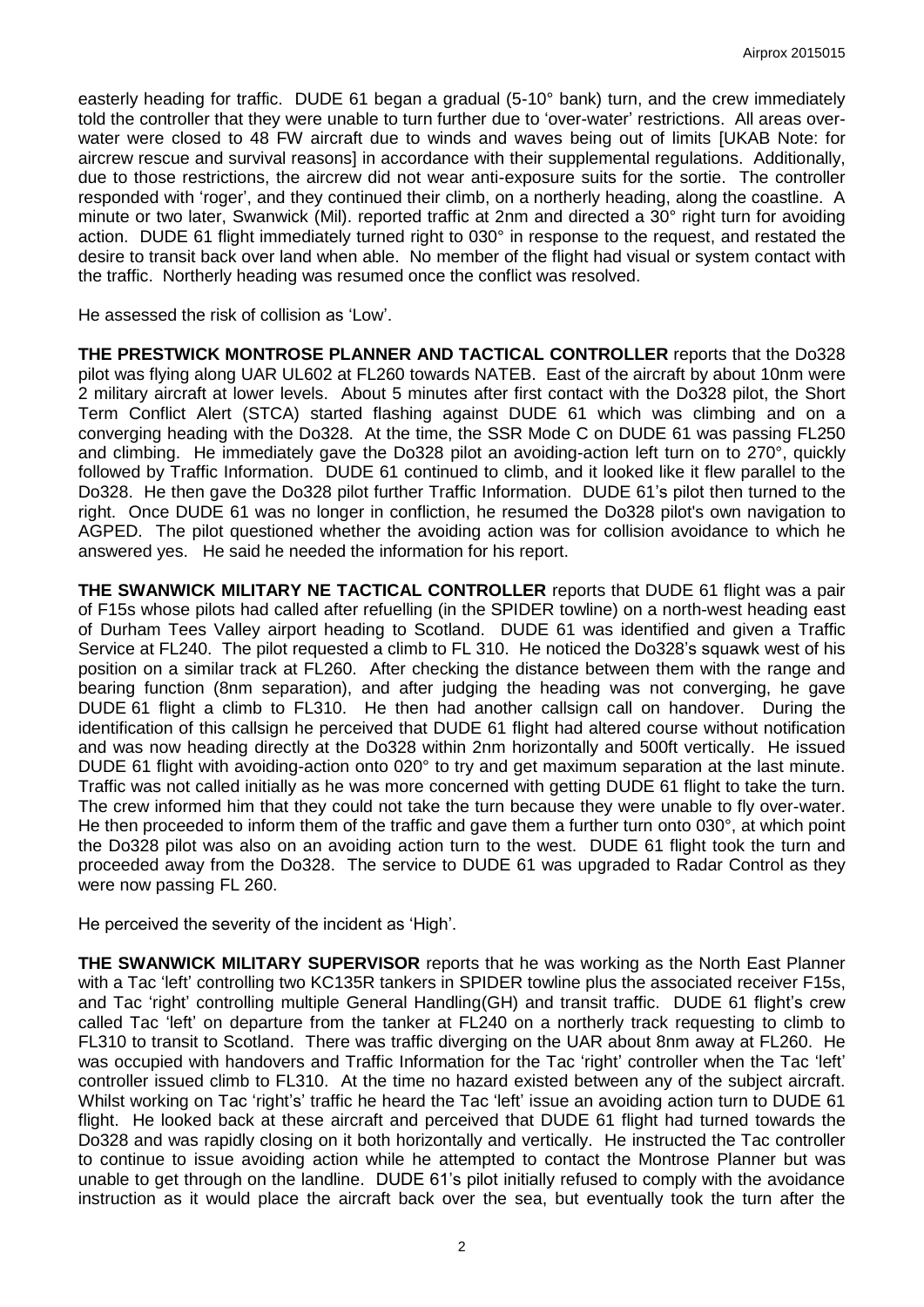Do328 pilot had taken avoiding action away from the F15s. He estimated that the aircraft came within 2-3nm horizontally and less than 500ft vertically.

He perceived the severity of the incident as 'High'.

#### **Factual Background**

Within Class C airspace IFR flights are separated. The minimum separation required on this occasion was 5nm horizontal or 5000ft vertical. This is in accordance with MATS Part 1; as Mode C was being used to provide vertical separation the following criteria applied<sup>1</sup>:

'If the intentions of Mode C transponding aircraft are not known:

(1) the minimum separation for IFR flights in Class A-D airspace must be increased to 5000 feet'.

The Manual of Air Traffic Services defines:

On-Route (ATS) This term is used routinely by ATC for co-ordination purposes within the UK; aircraft are considered to be 'on-route (ATS)' when flying along the alignment and within 5 NM of the centre-line of published parameters of an Upper ATS Route (UAR) and other areas defined for the application of reduced co- ordination procedures.

Off Route (ATS) this term is used routinely by ATC for co-ordination purposes within the UK; aircraft are considered to be 'off-route (ATS)' when not complying with the conditions of 'on-route (ATS)' flight.

Operational Air Traffic Flights conducted under the control or authority of the military ATS organisation.

## **Analysis and Investigation**

### **CAA ATSI**

ATSI had access to reports from both pilots, the Montrose controller, RTF recordings and transcript of the Montrose frequency together with area radar recordings. Prestwick Centre also provided a copy of their local report. The Montrose Sector was operating with a combined Tactical and Planner controller.

At 1435:30, the Do328 pilot contacted the Montrose controller maintaining FL260 to RIKUD. Operating to the east of the Do328 were two tankers operating in a racetrack pattern at FL230 and FL235, squawking 6040 and 6041 respectively. (Figure 1).





 $\overline{a}$ 1 MATS Part 1, Section 1, Chapter 6, Paragraph 10A-4.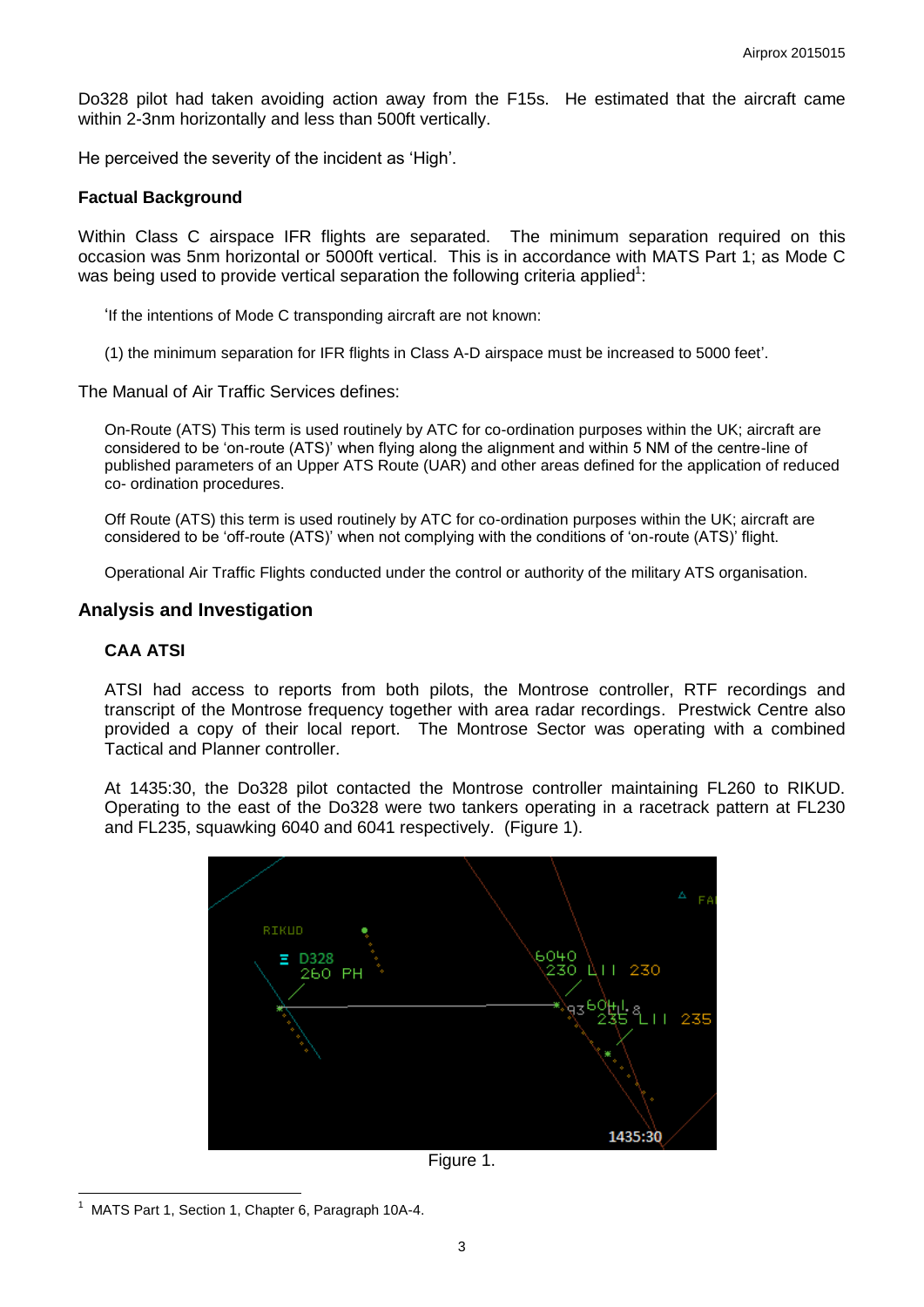At 1438:19, one of the F15s appeared on radar squawking 6044 at FL239 as the tankers turned towards the south. (Figure 2.)



Figure 2.

The F15s started to climb on a converging track with the Do328 and, at 1439:04, low level STCA activated. The F15s were 4.6nm east-northeast of the Do328, climbing through FL248. (Figure 3.) Six seconds later the Montrose controller gave avoiding action to the Do328 pilot as "*avoiding action turn left immediately heading 270*" which was acknowledged. The Montrose controller then advised the Do328 pilot of "*military traffic in your two o'clock range of five miles just coming down your right hand side*". The Do328 pilot reported that they were visual with the traffic.



Figure 3.



At 1439:34, a second primary track appeared just to the left of the lead F15. (Figure 4.)

Figure 4.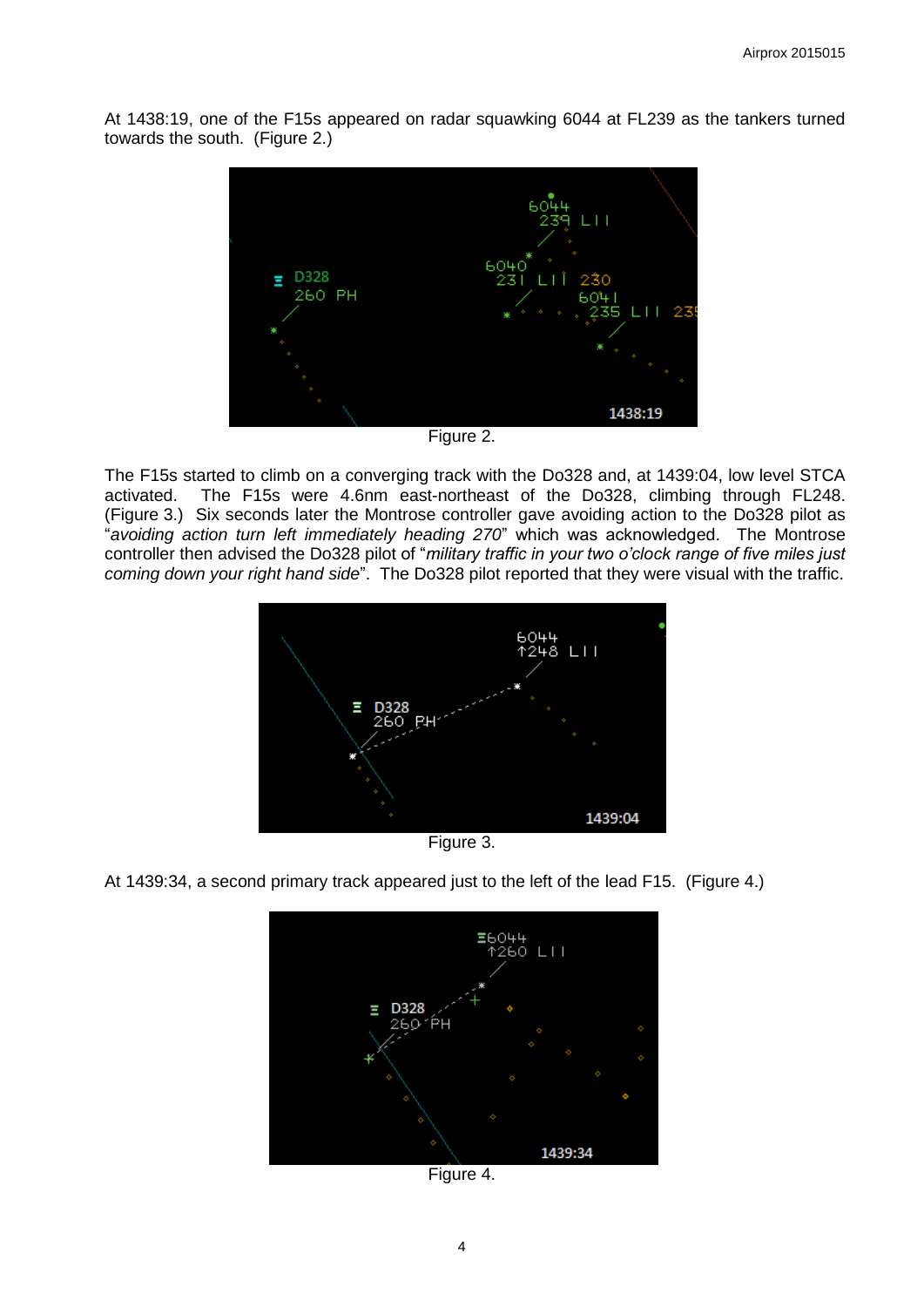CPA occurred at 1439:41 (Figure 5) when the Do328 and the transponding F15 were 3.4nm/100ft apart (5nm/5000ft were required). The lateral distance between the Do328 and the primary contact was 3nm.



Figure 5.

At 1439:53 the Montrose controller informed the Do328 pilot that the traffic was now showing FL262, climbing, and staying on its present track and he would turn him back on track when he could. The Montrose controller subsequently gave the Do328 pilot own navigation to AGPED.

At 1440 the Montrose Planner initiated a telephone call to Swanwick (Mil) to advise them of the loss of separation with the F15s.

Because the Do328 pilot was 'en route' it had priority over Operational Air Traffic (OAT) and Defence Air Traffic (DAT). It is the Military controller's responsibility to initiate coordination when OAT/DAT may conflict with GAT which is en route.

The Montrose controller was unaware of the F15s prior to STCA activating. As soon as he became aware of the potential conflict, avoiding action was issued to the Do328 pilot to restore separation.

## **Military ATM**

The radar replay is based upon the London QNH of 991hPa.

A portion of the transcript between RAF (U) Swanwick (SM), the Airprox F15 formation and non-Airprox Jungle 23 Flt, is below:

| To              | <b>From</b>     | <b>Speech Transcription</b>                                                                       |          |
|-----------------|-----------------|---------------------------------------------------------------------------------------------------|----------|
|                 |                 |                                                                                                   |          |
| F <sub>15</sub> | <b>SM</b>       | [F15 c/s] flt identified FL240 Traffic Service, do you require further climb for<br>your transit? |          |
| <b>SM</b>       | F <sub>15</sub> | [F15 c/s] request transit 310.                                                                    | 14:38:29 |
| F <sub>15</sub> | <b>SM</b>       | [F15 c/s] flt roger, climb FL310.                                                                 | 14:38:38 |
| <b>SM</b>       | F <sub>15</sub> | [F15 c/s]                                                                                         | 14:38:45 |
| <b>SM</b>       | J23             | Jungle 23 check. Two. Swanwick, Jungle 23 Radar Control 210.                                      | 14:39:08 |
| J23             | <b>SM</b>       | Jungle 23, Swanwick Mil identified, FL210 Radar Control, leaving controlled                       | 14:39:10 |
|                 |                 | airspace, what type of service do you require?                                                    |          |
| <b>SM</b>       | J23             | Jungle 23, Traffic Service                                                                        | 14:39:17 |
| J23             | <b>SM</b>       | Jungle 23 Roger, Traffic Service, confirm intentions after refuelling.                            | 14:39:19 |
| <b>SM</b>       | J23             | Jungle 23 will proceed to Donna Nook                                                              | 14:39:23 |
| F <sub>15</sub> | <b>SM</b>       | [F15 c/s] flt avoiding action, turn right immediately heading 020 degrees.                        | 14:39:27 |
| <b>SM</b>       | F <sub>15</sub> | er, that'll take us over the water, we're unable.                                                 | 14:39:34 |
| F <sub>15</sub> | <b>SM</b>       | [F15 c/s] flt roger.                                                                              | 14:39:41 |
| <b>SM</b>       | F <sub>15</sub> | Swanwick [F15 c/s] we can maintain 350 if that's acceptable?                                      | 14:40:00 |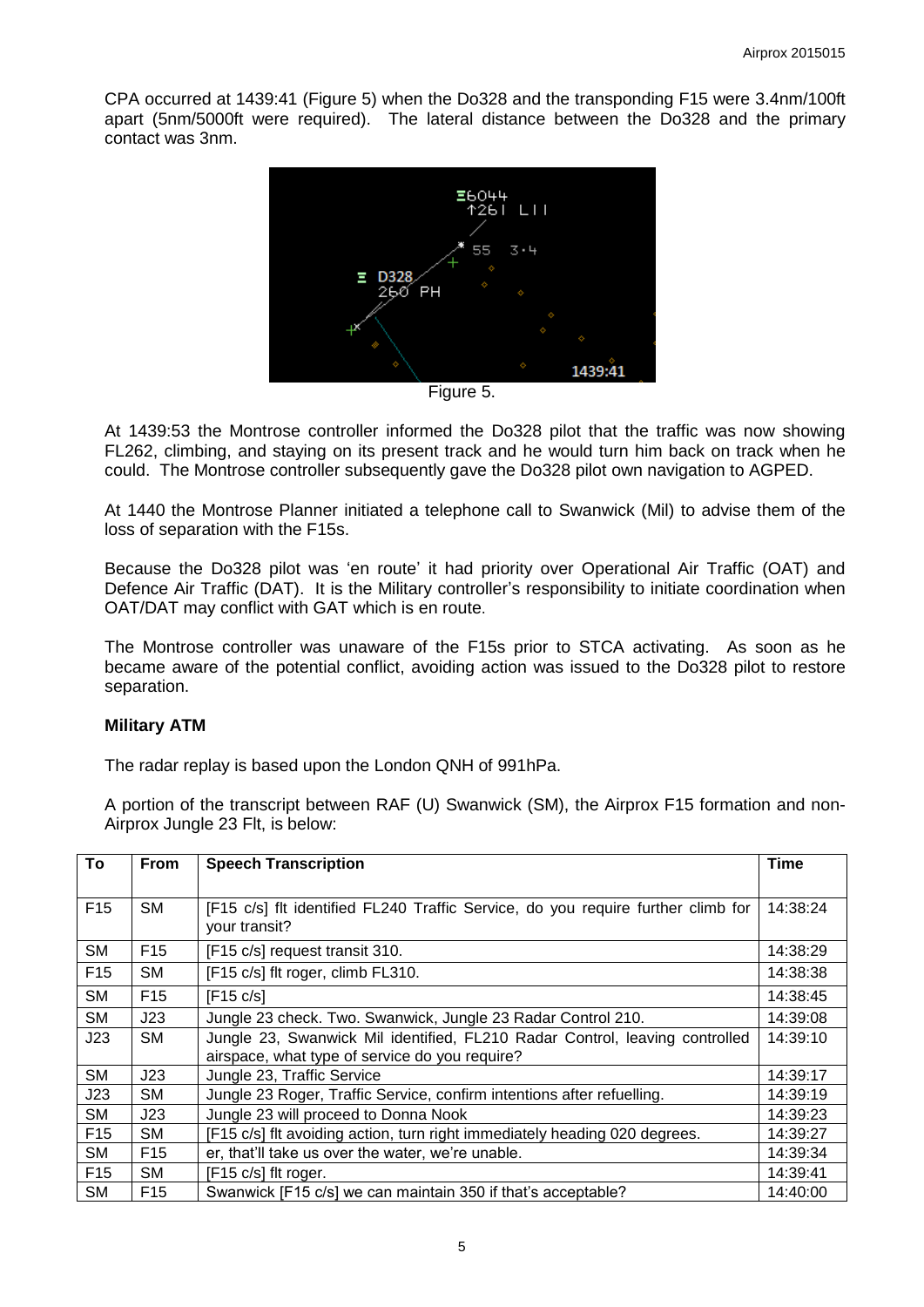| To              | <b>From</b>     | <b>Speech Transcription</b>                                                       |          |
|-----------------|-----------------|-----------------------------------------------------------------------------------|----------|
|                 |                 |                                                                                   |          |
| F <sub>15</sub> | SM              | [F15 c/s] fit roger, turn right immediately heading 030 degrees.                  | 14:40:06 |
| <b>SM</b>       | F <sub>15</sub> | [F15 c/s] right immediately 030.                                                  | 14:40:15 |
| <b>SM</b>       | F <sub>15</sub> | and er, be advised we cannot transit over the water.                              | 14:40:22 |
| F <sub>15</sub> | <b>SM</b>       | [F15 c/s] flt roger but there was civilian traffic in your west 2 miles at FL260, | 14:40:26 |
|                 |                 | you can't give yourself own navigation.                                           |          |
| <b>SM</b>       | F <sub>15</sub> | [F15 c/s]we'rewe're in the turn.                                                  | 14:40:35 |

At 1438:24 (Figure 1), the Swanwick controller placed the F15 pilots under a Traffic Service at FL240 and requested if a climb was required. At 1438:29, the F15 pilots requested a climb to FL310.



Figure 1: 1438:24 Traffic Service agreed (F15s 6044, Do328 5472; CAT 6057).

At 1438:38 (Figure 2), the Swanwick controller issued the climb instruction to FL310 to the F15 pilots with 5.7nm horizontal separation on a converging heading.



Figure 2: Climb instruction passed at 1438:38.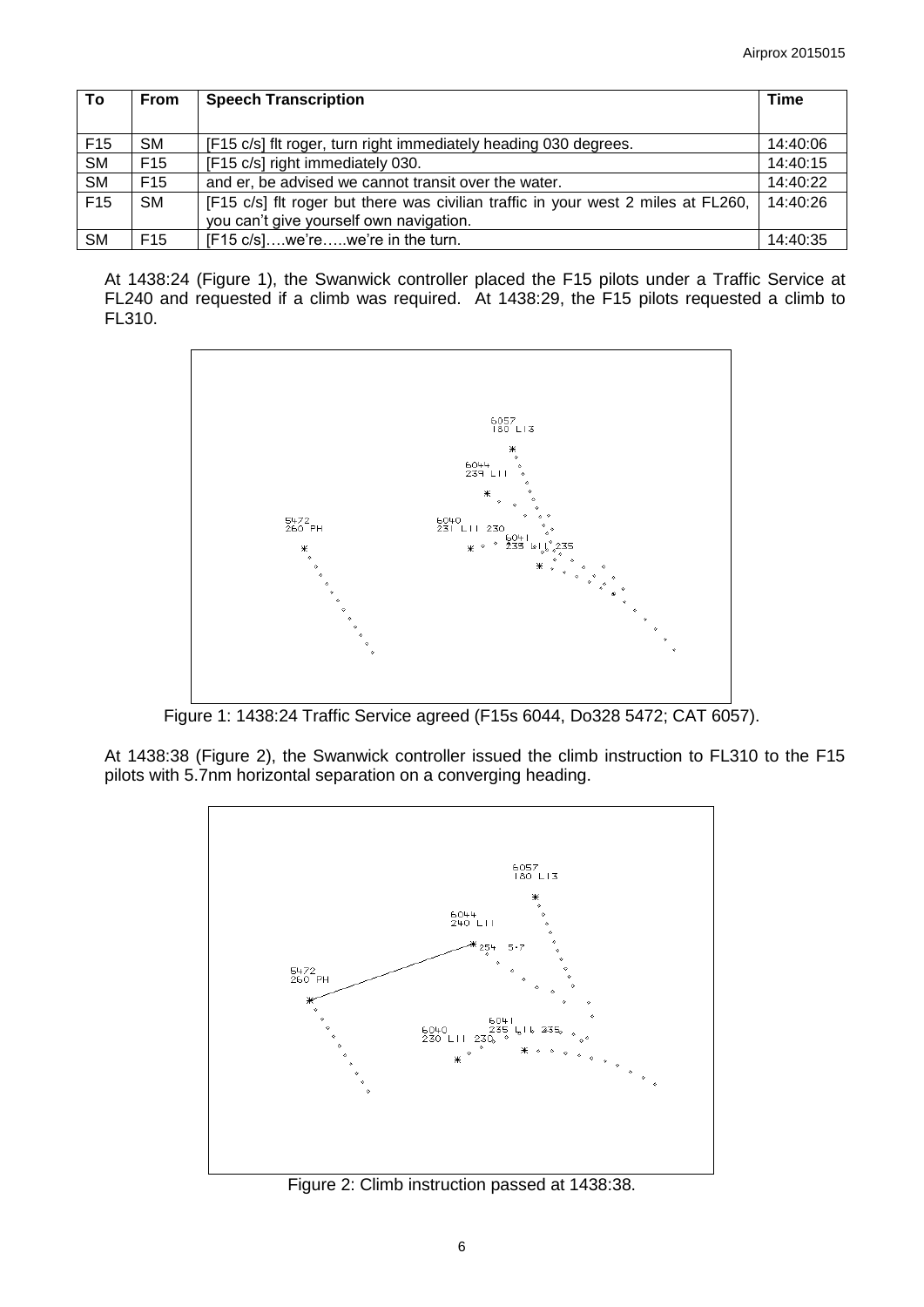6057<br>180 L13 6044<br>252 LII  $247$ 5472<br>260 PH 6041 %<br>235 LIP 235 ∘Ж

At 1439:14 (Figure 3), the F15s were passing FL252 in the climb with 4nm horizontal separation.

Figure 3: Geometry at 1439:14.

At 1439:27 (Figure 4), Swanwick transmitted to the F15s, "(F15 C/S) *avoiding action turn right immediately heading 020 degrees*." No information on conflicting traffic was passed at this point.

At 1339:34, the F15 pilot responded with, "*er, that'll take us over the water, we're unable*."



Figure 4: Avoiding action at 1439:27.

The CPA was estimated at 1439:39 to 1439:43 at 3.3nm horizontally and 100ft vertically. (Figure 5.)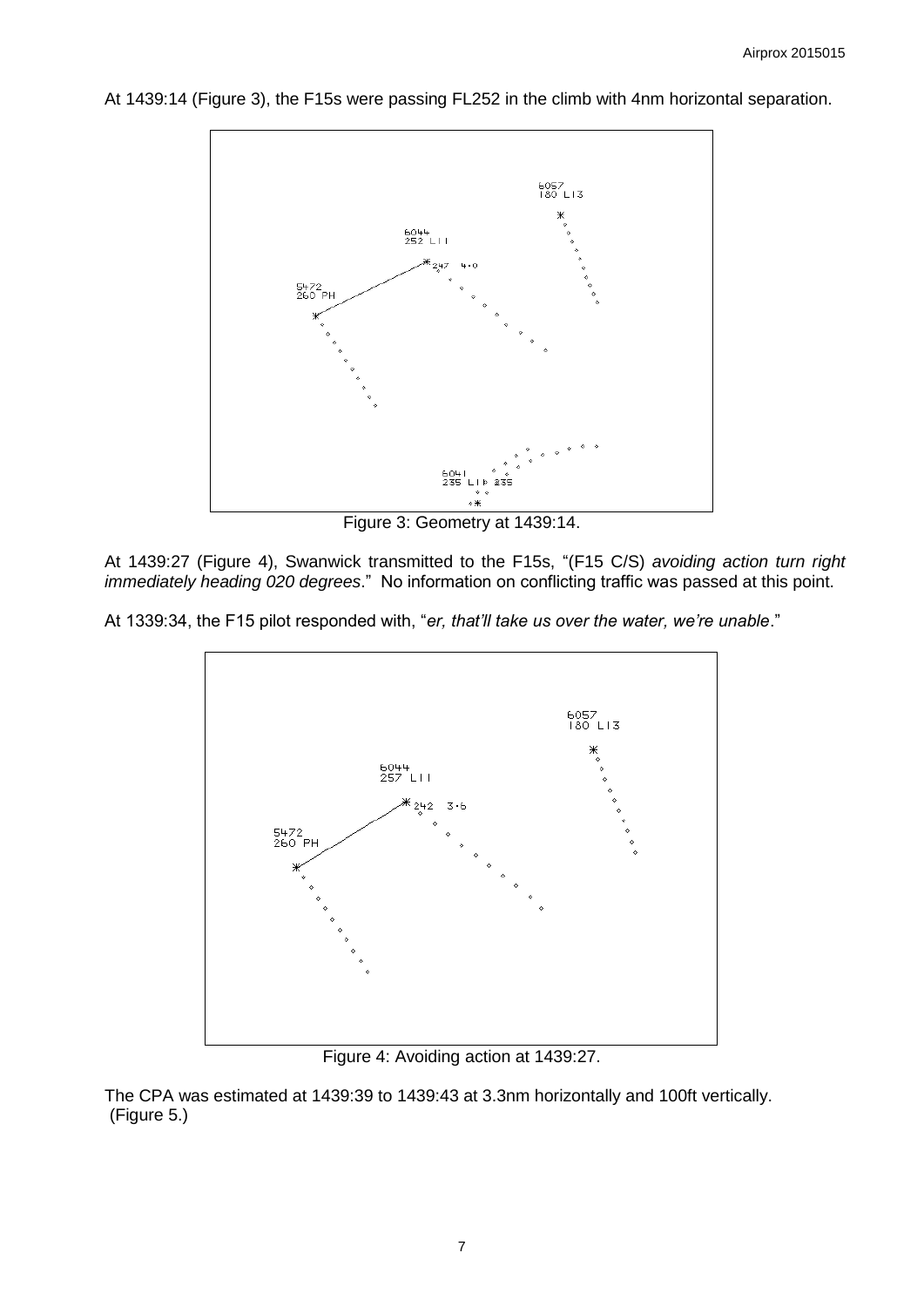

Figure 5: CPA at 1439:41.

At 1440:00 (Figure 6) the F15 pilots requested heading 350° and the Do328 avoiding action turn is evident.



Figure 6: F15 pilots request for further climb to FL350 at 1440:00.

At 1440:06 (Figure 7), Swanwick transmitted, "(F15 C/S) *roger, turn right immediately heading 030 degrees*."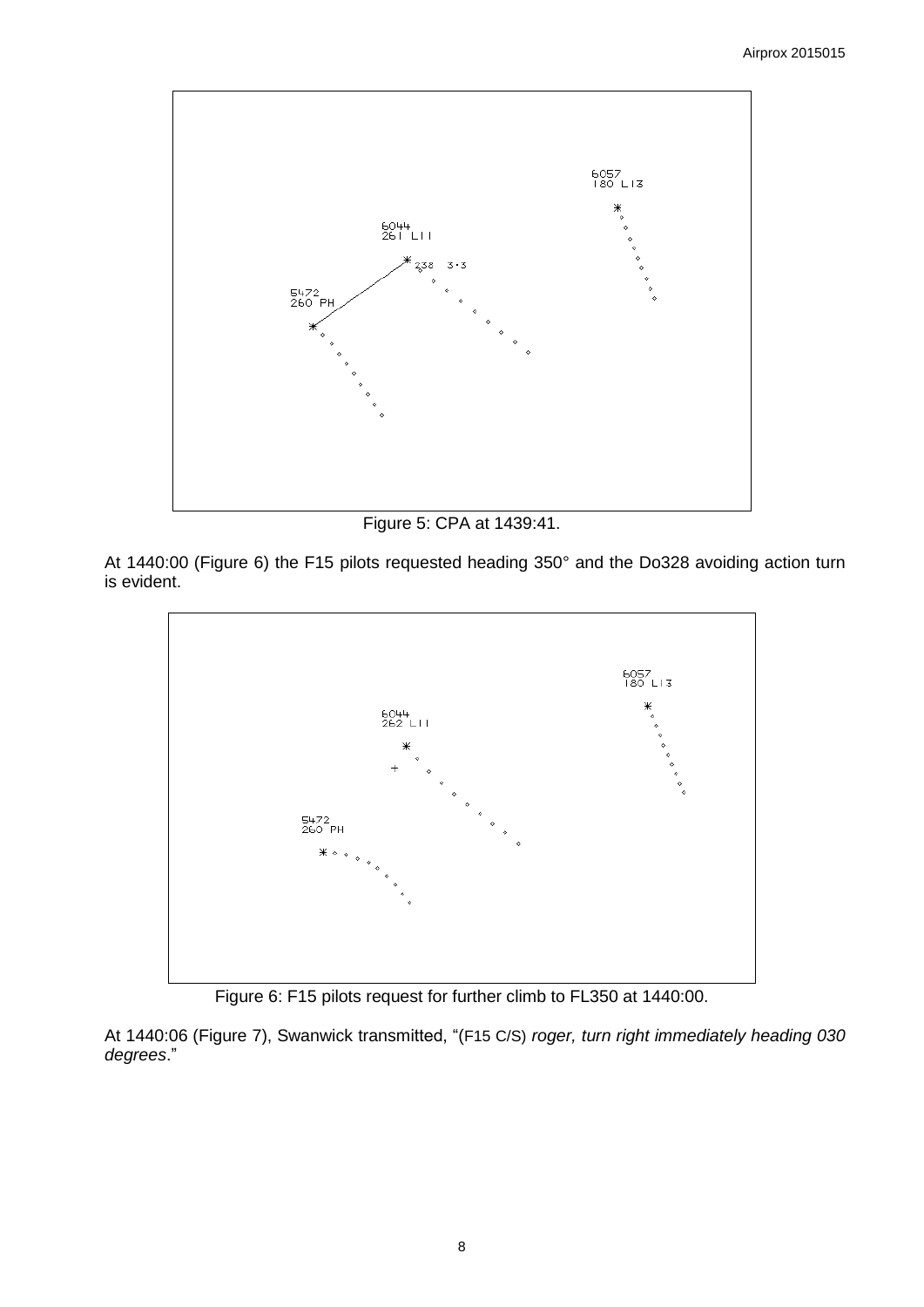

Figure 7: Further avoiding action turn at 1440:06.

The F15 pilots confirmed a right turn at 1440:15 with 5nm lateral separation between aircraft and, once again, the pilot advised that the crew could not transit over water. At 1440:26, the Swanwick controller confirmed that the crew could not give themselves own navigation and the F15 crew confirmed in the turn.

The local investigation reviewed the incident using the radar picture used by the Tac controller. Prior to identifying the F15s, the controller had to manipulate the data blocks, because four were in close proximity, and inadvertently 'hooked' onto the wrong (6057) aircraft. (Figure 8.)



Figure 8 controller 'hooking' the incorrect callsign at 1438:29.

The F15 pilots called Swanwick clear of the tanker and were given a Traffic Service with no mention of headings or 'own navigation'. The climb to FL310 was passed to the formation and it appears that the controller highlighted the incorrect track (6057) and was content to issue the climb with what appeared to be 8nm separation (the F15s (6044) actually had only 5.7nm horizontal separation). The F15s were 2000ft below the Do328 as the climb to FL310 was issued (Figure 2). As the respective callsigns began to converge, the Tac gave an avoiding turn to the F15 pilots at 3.6nm horizontal separation with the F15s 300ft below, in the climb (Figure 4). The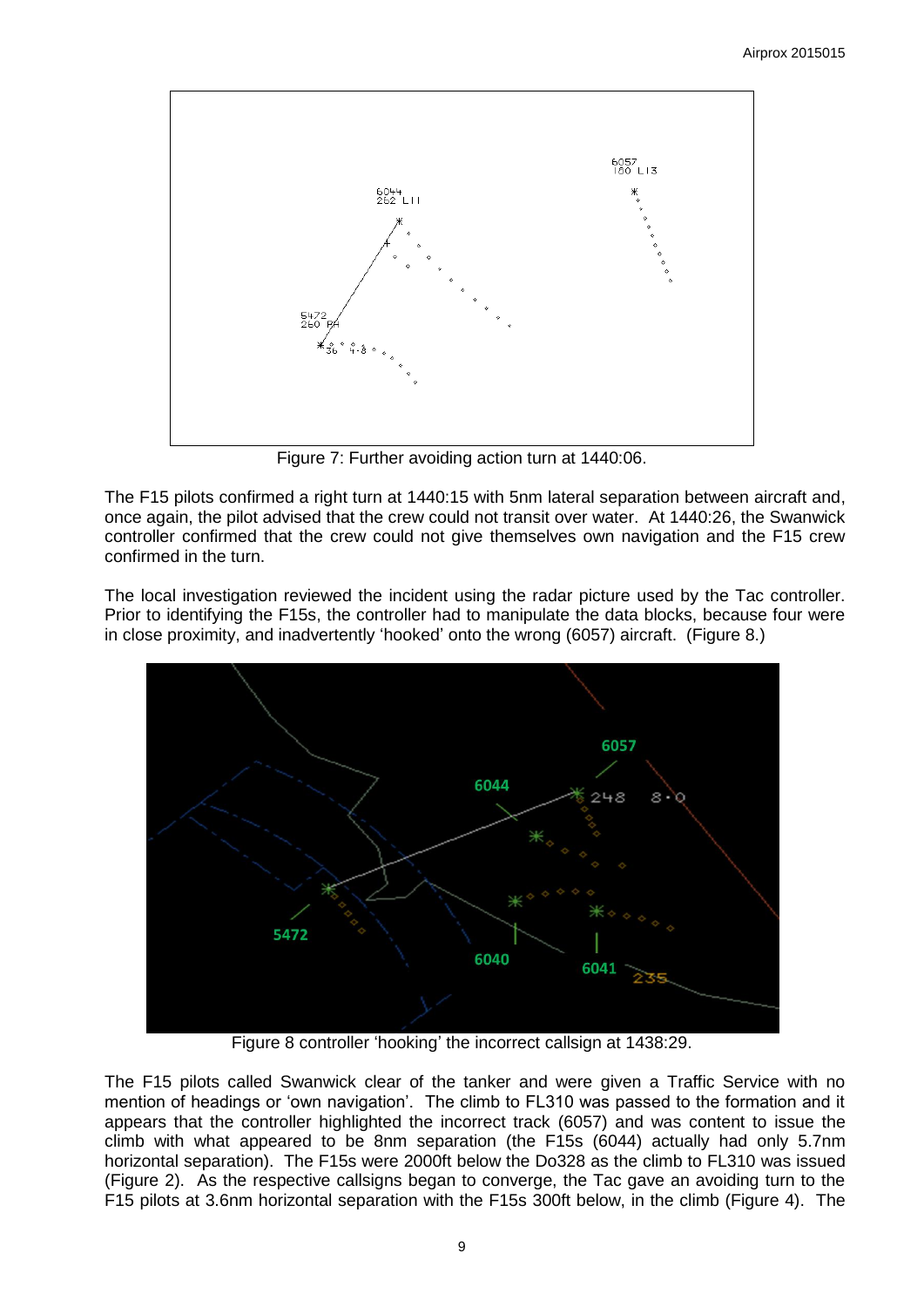F15 pilots were not able to transit over the water and this was relayed to the Tac; the CPA was several seconds later. The first avoiding action was passed at 1439:27 and the follow-up was issued at 1440:06. At the point of the second avoiding action, the Do328 avoiding turn had increased horizontal separation, and the F15 pilots appear to have levelled-off at the same level at FL262. At no point did the Tac pass Traffic Information on the conflicting traffic. CAP413, Ch.5.26, and CAP493, Ch 3.10 Essential Traffic Information provides the avoiding action phraseology, rules for a Radar Control Service and guidance for controllers to provide information on the conflicting traffic.

Because the aircraft were at FL260 at CPA, the F15s were in Class C airspace and effectively operating under the rules of a Radar Control Service, which was not passed by the Tac controller. The F15 pilot had clarified that pre-Airprox he had tanked near the coastline, and judged the aircraft track to be within gliding distance of land. However, the initial avoiding action vector would have taken the crews out over water on a bearing that was more than would be typically acceptable. The initial turn was gradual because the crews felt they had time and they did not perceive that the traffic was closer. The crews could have vectored west, stopped climb or even expedited climb with reheat to maintain standard separation. The crews had entered Class C and, as per the provision of the Radar Control Service, aircraft were to comply with ATC instructions as per CAP493, Ch 2.2 Classification of Airspace.

The Tac controller noticed the Do328 at approximately 10nm separation and was required to increase range to provide a service to the other F15 callsign. Upon noticing the confliction, two avoiding action turns were provided with 39 seconds between turns. The controller hooked the wrong aircraft (the 6057 flight and not the F15s) by not using the range and bearing function correctly. In addition, the controller did not apply the correct type of service for the airspace, and did not mention details of the conflicting traffic in the avoiding action. To add context to the actions, STCA was switched off in the area to avoid controller annoyance in the civil sectors. The controller also acknowledged that better manipulation of the map would have allowed a more accurate display and a clearer picture. The controller had two speaking units (four aircraft) on frequency with a 'medium to low' workload and had switched attention to the other F15 to identify and apply a service; controlling two separate formations involved increasing range on the radar scale. From the 'hooking' action, the controller had demonstrated a scan for conflicting tracks and was aware of the Do328. Plus, when the F15 pilots applied their squawk, a data block appeared but it did not pair with the corresponding flight strip and the data block remained transparent, possibly preventing an earlier highlight of the confliction. Furthermore, the controller had witnessed the F15 pilots tanking over water, albeit close to land, and was not aware of the restriction. At the time, not all controllers were aware that the STCA function had been disabled.

The normal barriers to such an incident would be ACAS, radar-derived ATC separation and lookout, as a last resort. The F15 crews did not have ACAS fitted, and their systems were not used to search for conflicting traffic. The crews were not visual with the Do328 and STCA was disabled on this sector. ATC did provide avoiding action twice to the F15 pilots following the instruction to climb through the level of the Do328. The crews were slow to implement the avoiding action in the context of not being aware of the confliction, no ACAS/radar warning, no amplification of the conflicting traffic, and restrictions over flight profiles over water. The controller had provided the climb instruction to the F15 pilots that were on a converging heading with the Do328; the controller actions can be viewed in light of various workload, Human Machine Interface (HMI) and procedural issues.

ATC provided the climb instruction that reduced the separation standards, but this can be viewed in the context of workload, procedural and HMI issues.

HMI. The controller 'hooked' the wrong aircraft possibly because of the close proximity of four aircraft returns the range of the display and an incorrect procedure. The fact that the F15 callsign had not been paired to the flight strip possibly delayed highlighting issues to the controller. The STCA was a valuable safety barrier that would have assisted ATC and is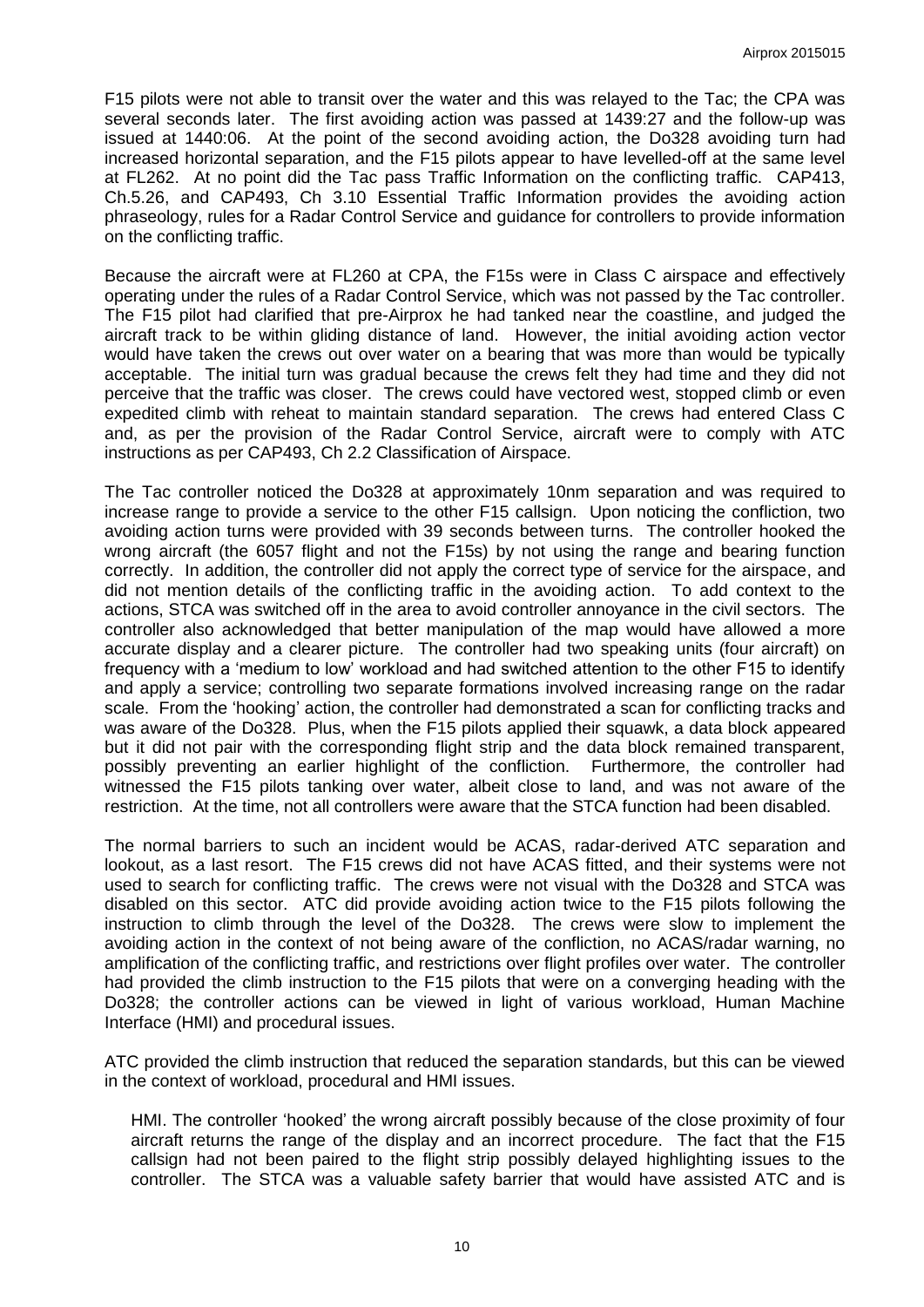available in other sectors. The controller had also increased the range to provide a service to the other F15 callsign, which would have produced less fidelity on the converging tracks.

Workload. Although workload was manageable, the controller was called by another prenoted formation of F15s at a stage where the F15 and the 6057 data blocks were separating and the F15s were converging with the Do328. The other F15 formation provided a distraction and, when the controller noticed the confliction, an avoiding action was provided in nonstandard phraseology, no details of the Do328 were passed, and this did not provide a sense of urgency to the F15 pilots, who were not visual and did not want to take a vector that positioned them too far out over the coast.

Procedures. Use of non-standard procedures (not updating the service and not providing details of the conflicting traffic) contributed to the gradual response from the F15 crews. The flight-over-sea restriction was not known to the controller, and this limited horizontal avoiding actions. The procedure for alerting controllers of F15 flight restrictions did not work on this occasion. There was an error in perception and vigilance by the controller and, as a response; he made a selection error by hooking the wrong aircraft, possibly stemming from spatial confusion over aircraft positions.

The controller fully acknowledged the error in the unit investigation. RAF (U) Swanwick recommended reinforcing HMI skills and reminded controllers to update type of service and provide standard avoiding action phraseology. The unit reviewed ways of adequately briefing controllers of crew restrictions, and a safety survey into the lack of STCA in the sector would be completed.

## **UKAB Secretariat**

Both pilots shared an equal responsibility for collision avoidance and not to operate in such proximity to other aircraft as to create a collision hazard<sup>2</sup>. The Airprox F15E, on the left of the formation, appeared as a primary only return. CPA has been calculated assuming it was coaltitude with the leader.

#### **Comments**

# **USAFE**

There is little to add to the comprehensive Military ATM analysis. By way of explanation, the SPIDER AAR track was established originally to enable F-15 aircraft to refuel when sea conditions precluded over-water transits; it is noted that Swanwick (Mil) is reviewing procedures for informing controllers when such conditions exist.

#### **Summary**

The Airprox occurred in Class C airspace between a Do328, whose pilot was operating under IFR in receipt of a Radar Control Service from the Prestwick Montrose Sector, and a pair of F15s whose pilots were under the control of Swanwick (Mil), also under IFR. When the F15 pilots were given clearance to climb to FL310 on a conflicting track with the Do328, the Swanwick controller believed that separation was 8nm and the aircraft were not on conflicting flight paths. However, he had 'hooked' the wrong aircraft on his display; the aircraft were actually 5.7nm apart and on conflicting tracks. As soon as the Swanwick controller realised the confliction (STCA was disabled) he issued an avoiding action right turn to the F15 pilots. The F15 pilots were unable to fully comply with the avoiding action instructions because this would have taken them over-sea which was against their SOPs for the weather conditions. Meanwhile the Montrose controller had issued the Do328 pilot with an avoiding action left turn, together with Traffic Information about the F15s. The Do328 pilot had just started his avoiding action turn at CPA (100ft vertically and 3nm horizontally).

 $\overline{a}$ <sup>2</sup> SERA.3205 Proximity.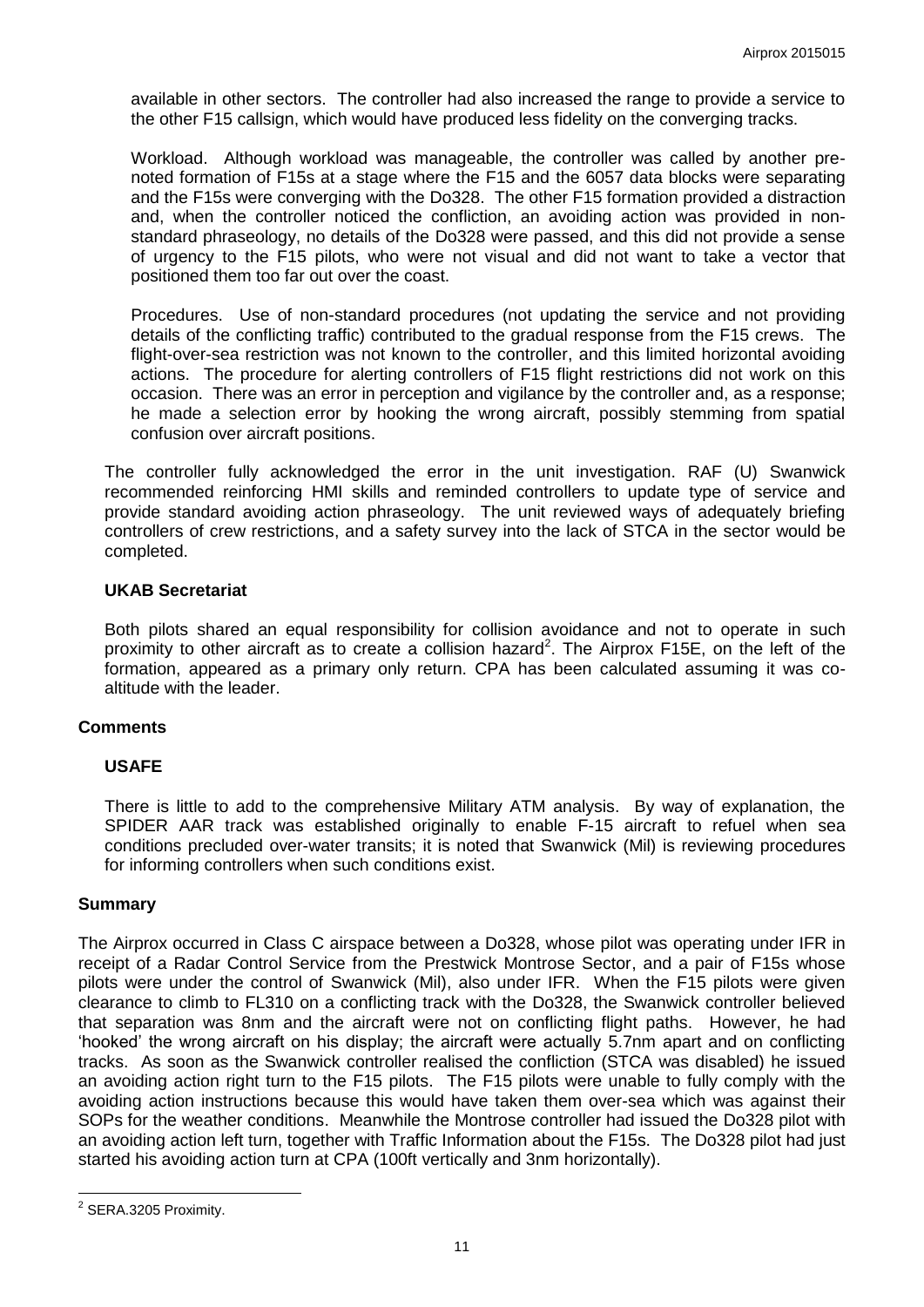# **PART B: SUMMARY OF THE BOARD'S DISCUSSIONS**

Information available included reports from the pilots and controllers concerned, area radar and RTF recordings and reports from the appropriate ATC and operating authorities.

The Board first discussed the actions of the F15 pilots. The USAFE member confirmed that, on this occasion, due to adverse sea conditions the F15 crews had been unable to fly over the sea beyond gliding distance from land. Additionally, because they had not been expecting to operate over-sea, they had not been wearing immersion suits. This he explained was the reason for the pilots not initially accepting the avoiding action turn issued by the Swanwick (Mil) controller. He was surprised when a Military ATC member explained that Swanwick (Mil) controllers would not be aware of the sea conditions which might affect F15 operations. Notwithstanding, although realising the reasons for the F15 pilots not wishing to accept the avoiding-action instruction, the Board opined that the immediate risk of imminent threat from the close proximity of another aircraft was vastly greater in comparison to the likelihood of a sea entry; because of this, they opined that avoiding-action instructions should immediately be followed (unless overridden by TCAS RAs), especially when ATC instructions are issued in Class C airspace.

The Board noted that the Montrose controller had been made aware of the confliction between the Do328 and the F15s when STCA had activated. They noted that this useful tool had allowed him to take immediate and positive action in issuing the Do328 pilot with an effective avoiding-action turn. That standard separation (5nm/5000ft) was eroded was due to the dynamics of the situation when the F15s commenced their climb.

The Board then turned its attention to the actions of the Swanwick (Mil) controller. A Military ATC member explained that the post-event investigation had showed that the controller had 'hooked' the wrong aircraft. He had used the Range and Bearing function manually, dragging and dropping it onto what he thought had been the lead F15's data-block. The data-blocks of several aircraft (including the F15 and the other aircraft which had been incorrectly 'hooked') had been in close proximity on the radar display. This he thought could explain why the controller had 'hooked' the unintended aircraft. This aircraft, which he had believed to be the F15, had not been on a conflicting track with the Do328 and, acting therefore on the incorrect belief that the F15s had not been on a conflicting track with the Do328, he had instructed them to climb through its level. He had then turned his attention to the traffic situation to the south of the sector. The Board were concerned to hear that, whereas the Montrose controller had been alerted to the confliction by STCA, this had been disabled on the Swanwick (Mil) sector; they wondered whether this was a prudent and safe action. A Military ATC member commented that STCA had been disabled on several Swanwick (Mil) sectors, including the one involved, for a number of years. He explained that this was because it had been decided appropriate to disable STCA in areas where it would be continually operating because of the nature of the tasks of the aircraft involved: constant STCA activation could have caused a distraction to the controller or led to it being ignored because of overuse. He also pointed out that, on this occasion, the controller had spotted the confliction at about the same time as STCA would have activated and, as soon as he had been aware of the proximity of the F15s to the Do328, he had issued the F15 pilots with an appropriate avoiding-action turn (which had to be repeated because they had reported that they were unable to carry out the instruction).

The Board then discussed the cause of the Airprox. It was quickly agreed that the action taken by the Swanwick (Mil) controller had caused the Airprox; essentially, he had climbed the F15 pilots into conflict with the Do328. This action had followed an error in 'hooking' the incorrect aircraft, and the Board considered that this was a contributory factor. Although realising why the F15 crew had not immediately accepted the avoiding-action turn, the Board considered that their delay in carrying out the instruction was also a contributory factor. The Board then turned its attention to the risk. Although separation had only been reduced to 3nm, it was agreed that this was not a normal occurrence, and normal safety parameters had not pertained because 5nm was required. However, timely and effective action had been taken to prevent the aircraft colliding, and so it was agreed that the Airprox should be categorised as risk Category C.